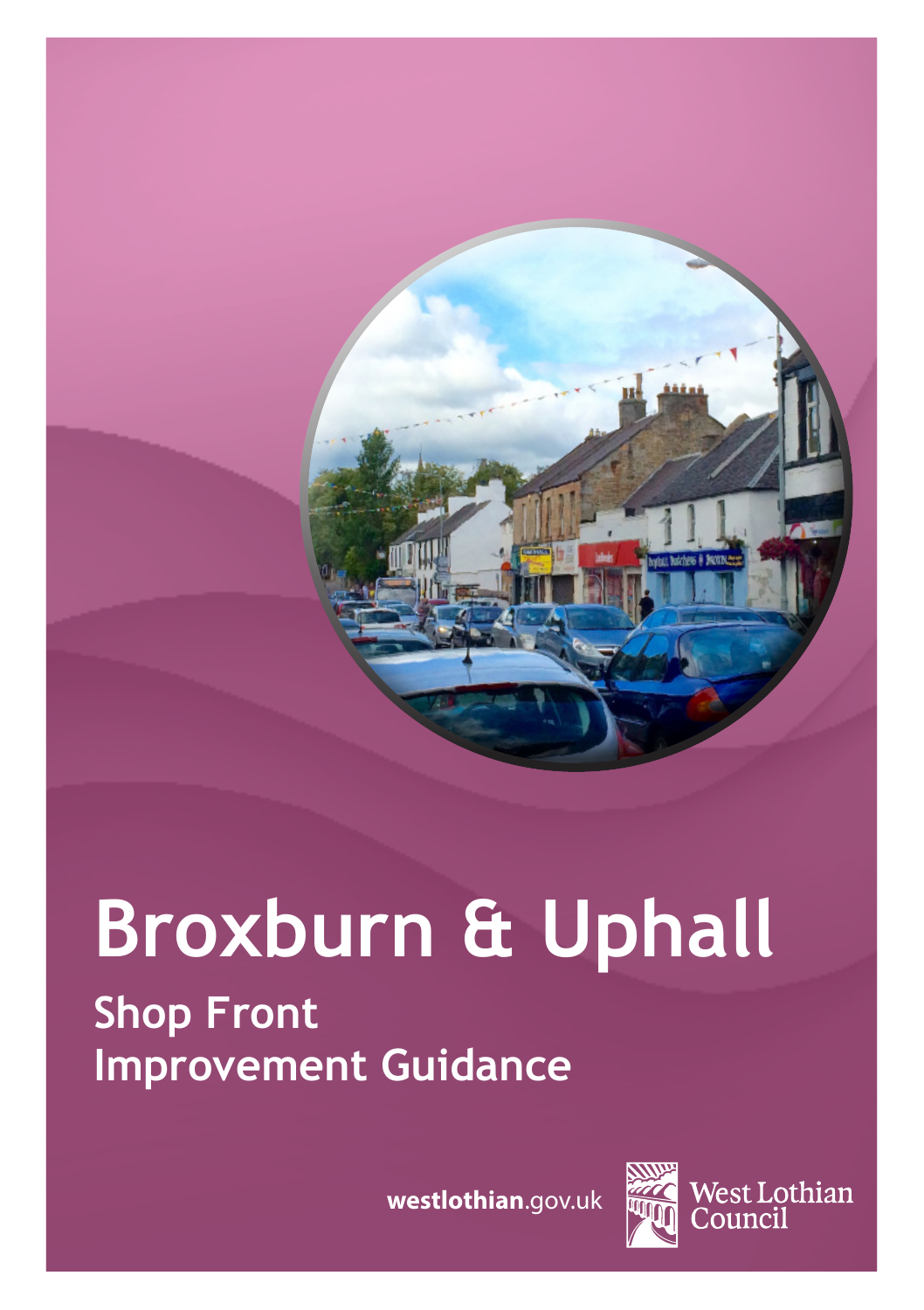## Design Guidelines

**It is important to establish a strong and attractive shopfront scheme for the main shopping areas of Broxburn and Uphall, in order to support the promotion of the town as a retails and visitor destination. In doing so, it is also important to ensure appropriate design and quality is achieved when undertaking shopfront alterations.** 

**Many shopfronts have been altered from their original state over time and even relatively modest proposals can have a positive effect in bringing a shopfront back to its original character.** 

**It should be noted that works to shopfronts might need planning permission and/or building warrants and the installation of advertisements/signage may require advertisement consent.**

#### **General Design**

Where a shop occupies more than one building, any replacement of the shop front should take account of the individual buildings and should not be designed as a unified whole extending across both facades. The corporate styles of multiple stores should be adjusted to suit local circumstances.

#### **Traditional Features**

Traditional shop front stall risers - the part of the elevation filling the area between the shop window and the pavement - and sills should be retained if original and treated simply in flat timber or render and coloured to match the rest of the shop front. The stall risers should not be made into features through tiling, advertisements, panelling or painting in dramatically contrasting colours. Recessed doors should be retained if they survive. Traditional feature such as pilasters rectangular supports that resemble a flat column - surrounds and cornices should be retained if they survive.

#### **Fascias**

The opportunity should be taken to return enlarged fascias - the area at the top of the shopfront where the sign is situated - to their original depth.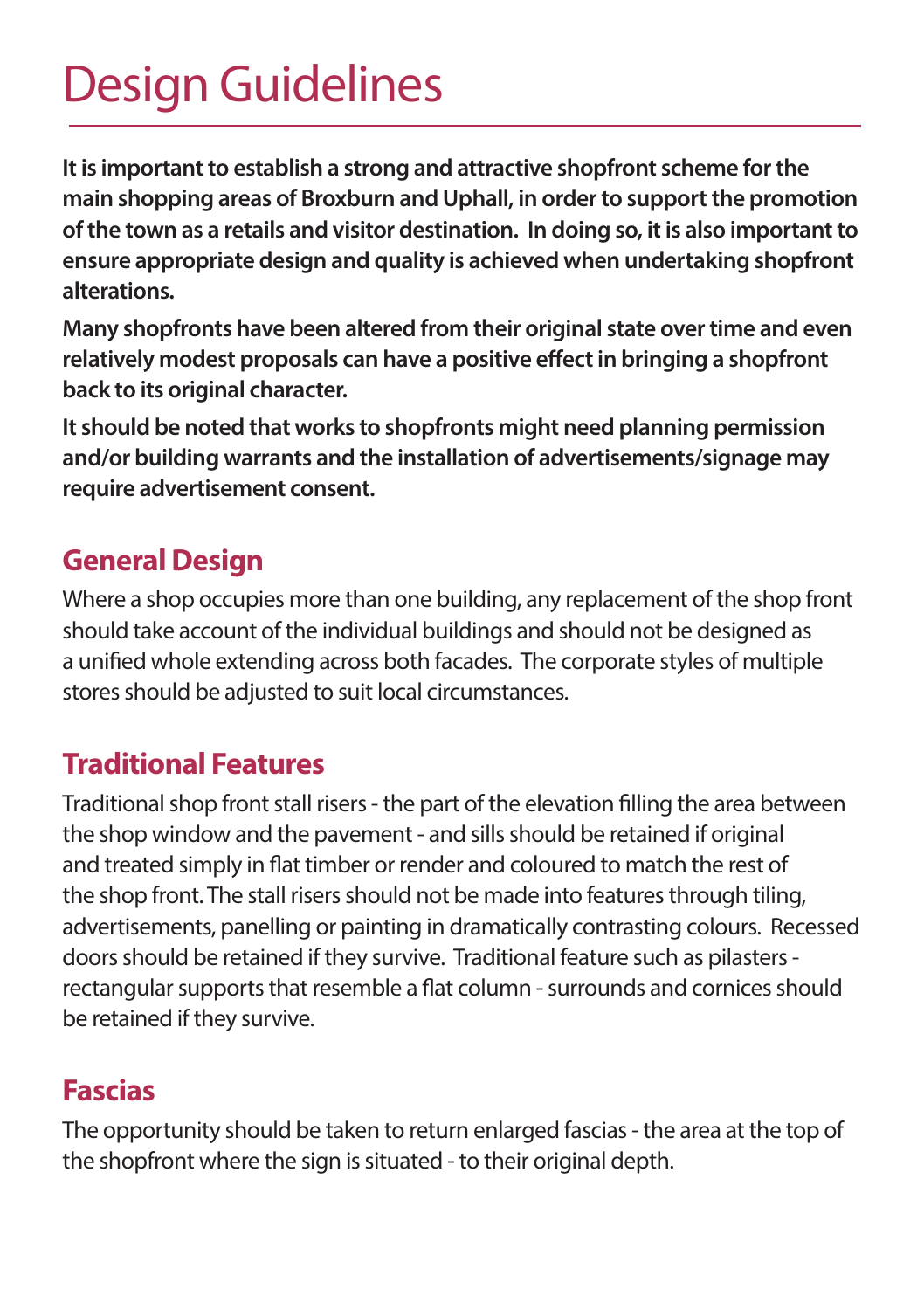## **Materials**

Where new work is required, traditional materials, eg timber should be used. Aluminium, tiles, mirrors, PVC, laminates etc. are not generally appropriate. The use of plastic for any element of a shop front is very rarely appropriate.

## **Colours**

In certain locations, usually heritage areas, careful selection of colour is important. Restrained shades of maroon, dark green, black, blue, brown and grey are more suitable, whilst lighter colours tend to appear intrusive and also quickly look dirty and need more frequent maintenance.

## **Signage**

Signs should be considered as an integral element of the design of a shop front. Hand painted signs are preferred, but high quality applied lettering of a nonplastic or non-reflective materials can also be effective.

The use of plastic fascia signs in conservation areas or on listed building is rarely appropriate. Where a fascia board exists, lettering should be applied flush to the board and be no higher than four fifths of the height of the fascia board.

Lettering should be limited to the minimum information relating to the shop and its service. Lettering should not be applied to any sub-fascia or other parts of the facade. Sponsored fascia signs are rarely appropriate unless they conform to the standards identified above. Projecting box signs, whether illuminated or not should be avoided.

## **Hanging and projecting signage**

In a conservation area traditional hanging signs can enhance the character and interest of historic areas. Especially attractive are symbols denoting the trade of the shop, such as a butchers, barbers pole, a teapot denoting a café. Hanging boards are also an established part of traditional streets.

## **Window advertisements**

Covering the shop window with signs and advertisements does little for the street scene as a whole and such clutter should be avoided. An imaginative or simple window display can be more effective than a profusion of signs and bills posted behind the glass.